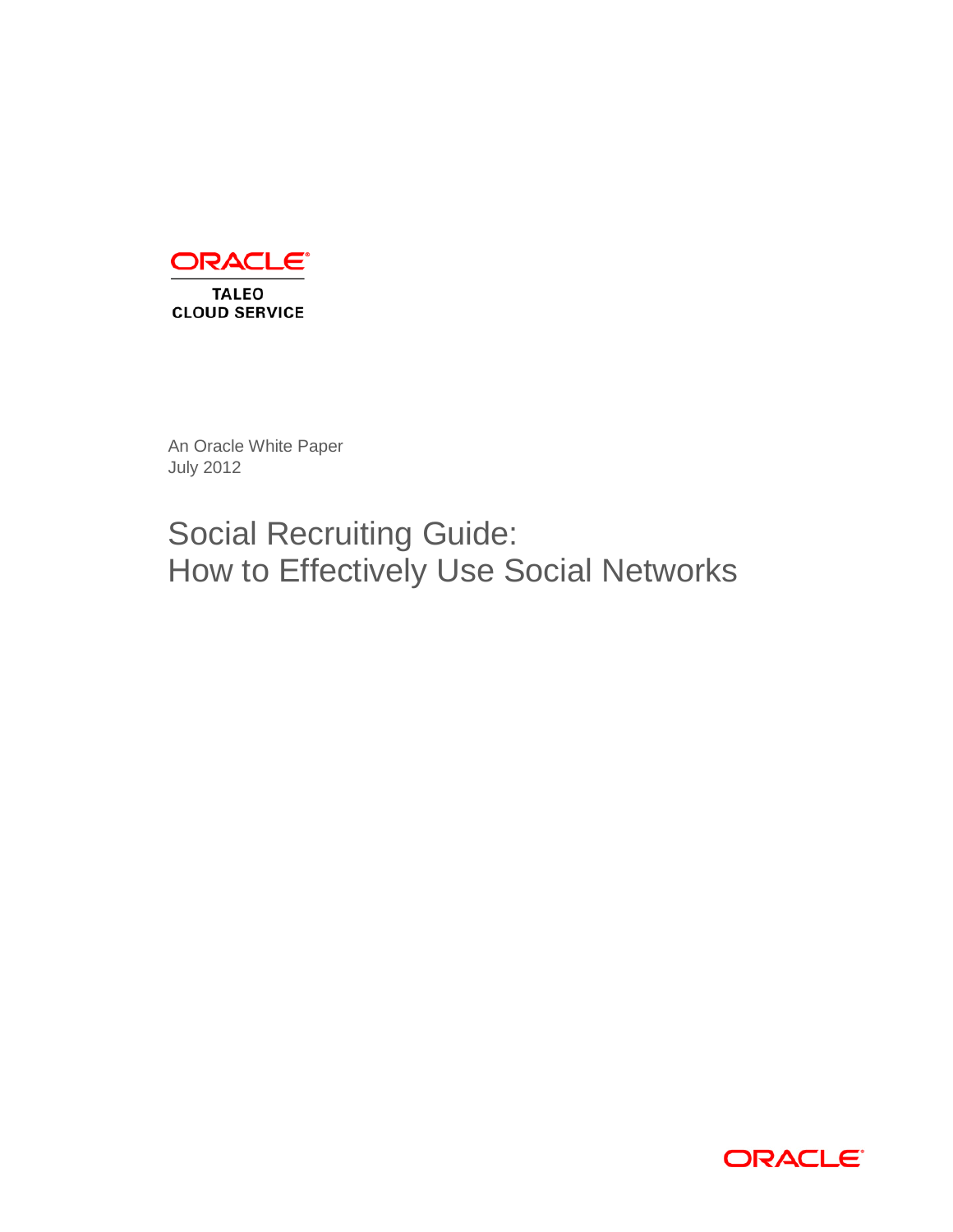#### Introduction

Social networking sites such as Facebook and LinkedIn are some of the most powerful tools available to recruiters today. Facebook has more than 500 million members and regularly surpasses Google in site visits per day.<sup>[1](#page-1-0)</sup> LinkedIn has increased its number of registered users from roughly 40 million in [2](#page-1-1)009 to more than 100 million in 2011.<sup>2</sup> As usage continues to skyrocket, more businesses are recognizing the fact that high-quality candidates can be reached faster and at lower cost using social networks than traditional recruiting methods. Social networks can give recruiters a competitive edge in locating and engaging the best candidates available to reach your company's recruiting objectives.

Your company may recognize the potential for social recruiting or may already be using the tools, but a social recruiting strategy needs to be part of the company's overall goals and objectives to deliver true return on investment (ROI). This white paper will help you get started in reaching highly qualified candidates and passive job seekers, building company brand recognition, reducing sourcing costs, and meeting company objectives.

<span id="page-1-0"></span><sup>1</sup> "Social Media Facts 2011," July 21, 2011, http://googlemenetwork.com/social-google-social-mediafacts-2011

<span id="page-1-1"></span><sup>2</sup> LinkedIn, "LinkedIn FAQ," http://press.linkedin.com/faq/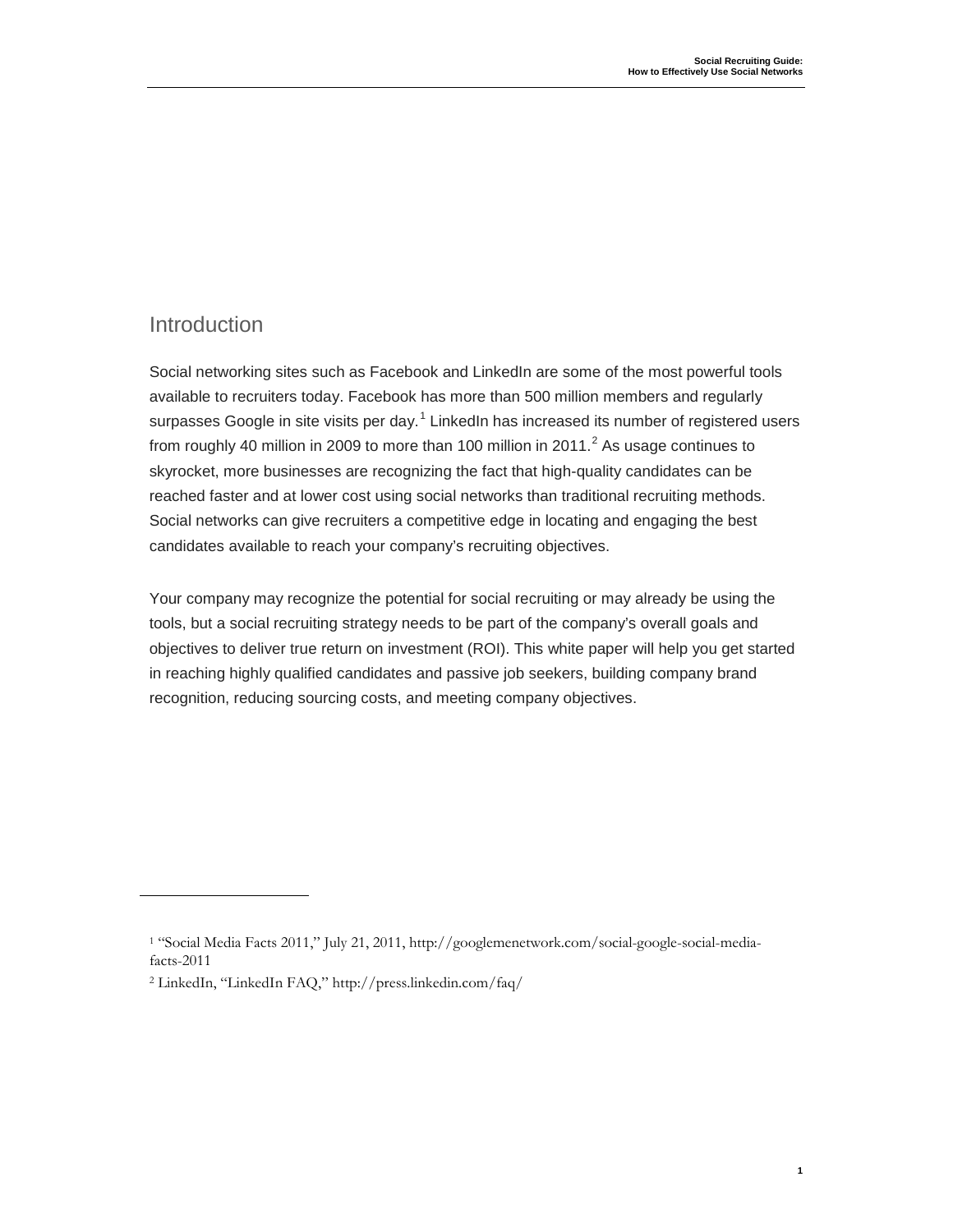"Companies using social recruiting best practices realize that social media should not be used as a replacement for current talent acquisition strategies but, rather, as an extension and enhancement."

Bersin & Associates, "Social Media as a Recruitment Tool," 2009

#### Social Recruiting Benefits

Because people are your greatest asset, you need to find a means to connect with the best candidates within your industry. Social recruiting puts your organization in the mix with candidates that you would otherwise not be able to reach. This doesn't mean you need to completely replace your existing recruiting processes with social networking; rather, you need to leverage these new tools and add them to your efforts to enhance and improve your results.

When you make social recruiting a strategic initiative to find and hire new employees, you can

- **Find hard-to-reach candidates.** When competition for talent is fierce, identifying the best can be challenging. Social networking offers the ability to reach out to passive or hard-to-find candidates that likely could not be reached using other sources.
- **Reach higher-quality candidates.** Individuals who frequently use social networks tend to be "early adopters" of innovation and also tend to be more technically savvy.[3](#page-2-0) These are the traits many companies look for in potential candidates. Social networks offer a fast way to connect with these individuals.
- **Increase ROI.** You can dramatically reduce sourcing costs and increase ROI through social networks. Posting and sharing job openings through Facebook or LinkedIn is more likely to deliver results than a single description on a job board, so the potential value far exceeds the cost.
- **Be the employer of choice.** When your company establishes an online presence, you send a positive message out to potential candidates that your company is connected and understands how to communicate with them. Being the employer of choice means candidates want to work for you and spread that message across social networks, magnifying your brand and message.

<span id="page-2-0"></span><sup>3</sup> Sullivan, Dr. John, "The Many Benefits of Social Network Recruiting: Making a Compelling Business Case," The ere.net Blog, November 2, 2009, www.ere.net/2009/11/02/the-many-benefits-of-socialnetwork-recruiting-making-a-compelling-business-case/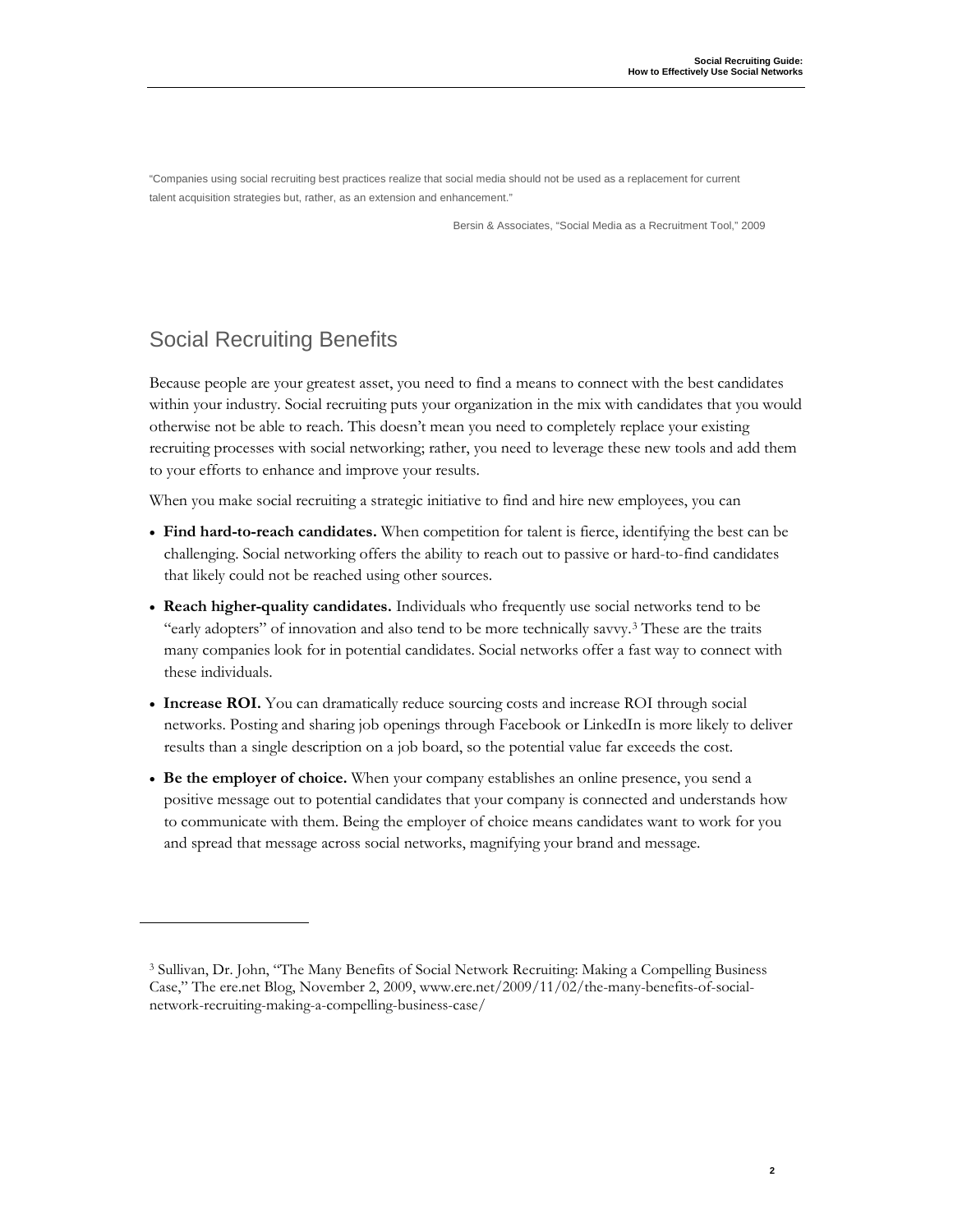#### Where to Start

It is important to understand how to best leverage the social networking sites. It can seem daunting, with all the tools available today. However, sites and tools are only part of the equation. As with any initiative, you want to spend some time thinking about your objectives in order to reach them. It is a good idea to take a step back and ask a few questions before you dive into the social networking pool. According to the Human Capital Institute, there is a simple seven-step thought process you should go through before you get started with social recruiting:[4](#page-3-0)

- 1. What are our organization's overall corporate goals?
- 2. What does our workforce plan look like in relation to those corporate goals?
- 3. Where do we have talent gaps based on our workforce plan?
- 4. What kinds of technology are attractive to the types of candidates we need?
- 5. What level of resource commitment are we willing to make?
- 6. How will we keep our content fresh?
- 7. When do we start?

Once you and your team have answered these questions, you can follow these next steps to plan for and launch social recruiting.

- **Establish a plan.** The answers to the seven questions above will form the basis of your social recruiting plan. You will know what sites and tools you will use, how much time to spend on social networks, and how to keep your content up to date.
- **Check your brand image.** Search on the internet for your company name or open jobs and see who is promoting your jobs. This will give you a good idea about what is being said about your brand. Determine who are your advocates and detractors. Use this information to control how candidates perceive your brand. Continue to monitor your brand image as you build your social recruiting program.
- **Engage with potential candidates.** Participate in your social networks by establishing a dialogue with potential candidates. Be real, mean what you say, and say what you mean. The type of individual who uses social networking tools expects your company to be transparent and approachable. If you hide behind an anonymous profile, potential candidates may not trust your communications.

<span id="page-3-0"></span><sup>4</sup> Cann, Dustin, "What's Your Social Recruitment Strategy?" The Human Capital Institute Blog, March 2010, www.hci.org/lib/what-s-your-social-recruitment-strategy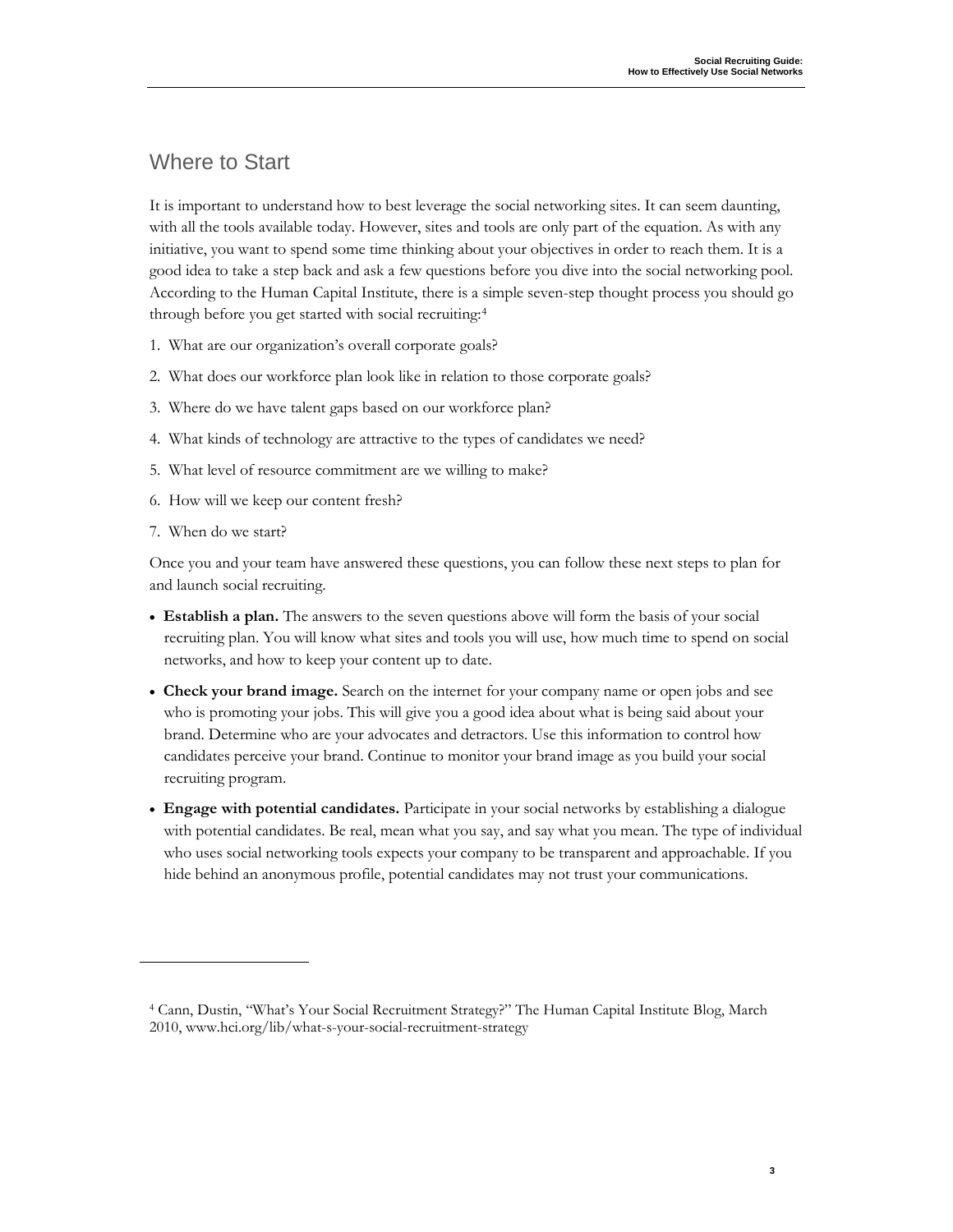**4**

### Legal Considerations

HR professionals need to be cognizant of any potential legal ramifications from the use of social networking for recruiting. Many experts believe that the legal risks depend on whether or not the use of social networks is motivated by an intent to discriminate or whether the practice has an unintentional and unjustified adverse impact on members of a protected class. In addition, the use of social networks can also lead to disqualification from government contracts through failure to comply with regulations issued by the Office of Federal Contract Compliance Programs (OFCCP).<sup>[5](#page-4-0)</sup> Leveraging social media in conjunction with an application tracking system helps to ensure compliance.

The potential legal risks with social recruiting are outlined here, as well as methods you can use to mitigate those risks.

- **Candidate screening.** Using social networks to screen potential candidates can also open your organization to potential legal risks. Information that candidates post on Facebook or tweet on Twitter—such as religious or sexual preference, social activities, or family situation—could be argued as used against them in the screening process. The mere appearance of discrimination based on any of these criteria could create problems. Your company needs to ensure that you can demonstrate that a hiring decision was made based on job relevance using assessments, tests, or skills.
- **OFCCP compliance.** It is important that your organization uses a method to provide adequate records for OFCCP auditors. According to law firm Meites, Mulder, Mollica & Glink in Chicago, Illinois, a judge or a jury draws an inference that if you didn't maintain records, the records must have been prejudicial. It is imperative to rely on software applications that ensure compliance with audit trails and easy access to the date the candidate applied, Equal Employment Opportunity (EEO) job category, stage within the recruiting process, gender, race/ethnicity, reason for rejection, and more for each candidate.
- **Disparate impact.** Although social networks are a valuable resource for tapping into high-quality candidates, they do not represent the total labor pool available. For example, according to the media analytics firm Quantcast, only 5 percent of LinkedIn's members are African American (versus 12.8 percent of the total population) and only 2 percent are Hispanic (versus 15.4 percent of the total population).[6](#page-4-1) Relying too heavily on social networking sites leaves your organization open to potential lawsuits on the basis of discriminating against age and race. Look at your overall sourcing program to ensure that all classes, regardless of age, race, gender, or disability, get the opportunity for employment with your company.

<span id="page-4-0"></span><sup>5</sup> "Social Network Recruiting: Managing Compliance Issues," Taleo Summary Report, April 2010

<span id="page-4-1"></span><sup>6</sup> Hansen, Fay, "Discriminatory Twist in Networking Sites Puts Recruiters in Peril," Workforce Management Online, September 2009, www.workforce.com/section/recruiting-staffi ng/feature/discriminatory-twistnetworking-sites-puts-recruiters-in/index.html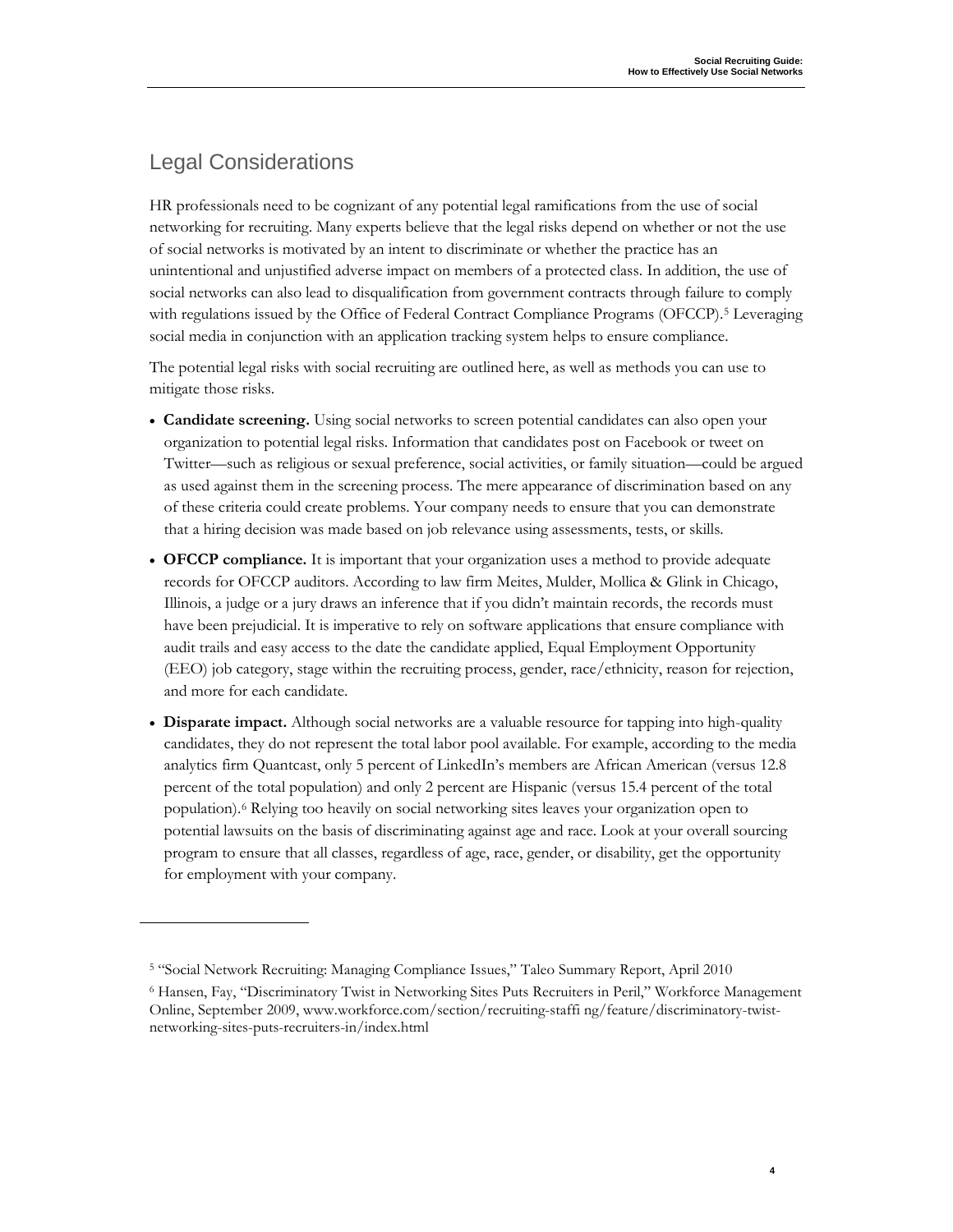### Measuring Results

While you may understand the value of social recruiting, you need to show executives and management that your strategy affects the bottom line. Is there a way to measure results? Can you show how you saved money or drove value?

First, understand where you are today with your recruiting efforts overall. Then you can understand how social recruiting delivers value. Set benchmarks by tracking key metrics on your current sourcing and recruiting efforts. The right recruitment software application provides you with this information automatically. To determine the right metrics for your organization, refer to your answers to the seven questions outlined previously: what are your goals? Some key metrics used to demonstrate the value of social recruiting include

- Top sources of hire
- Source yield
- Source for high performers
- Time to hire

For every objective, you can establish a measurement to determine whether or not you met that objective. Present this information to executives and management in a dashboard view. Charts and graphs are much easier to understand than numbers on a page. Again, the right recruitment software application provides this information in a dashboard format automatically. Proper social recruiting efforts will improve your metrics over time, and you will be able to demonstrate the impact visually.



Figure 1. Using software to visually display metrics in dashboard format more clearly communicates the effectiveness of your social recruiting strategy.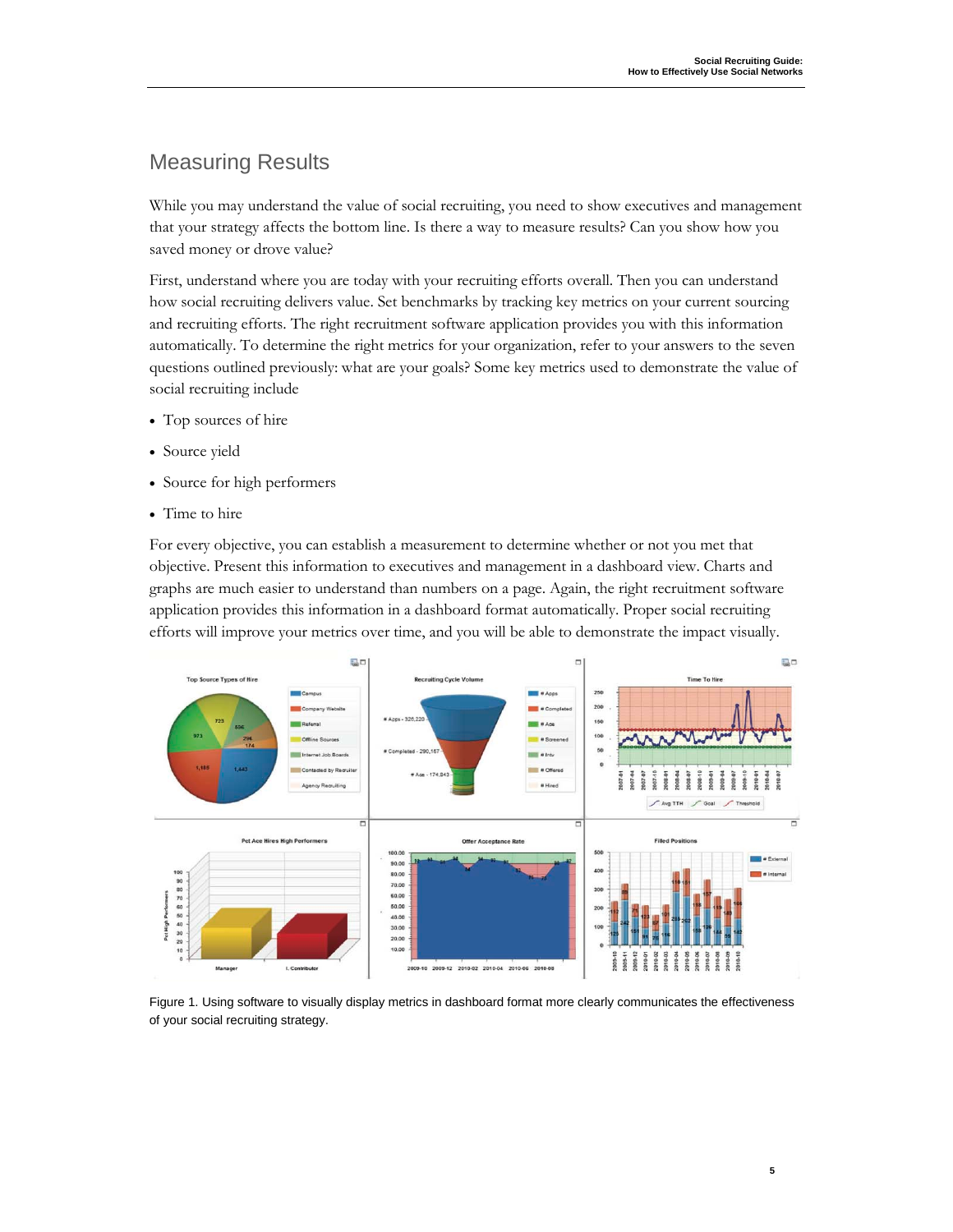**6**

## **Conclusion**

Social networks offer a powerful tool for recruiters to reach a pool of qualified candidates that they might not otherwise be able to reach. Establishing your company within social networks also says a lot about your company to potential candidates and will create the perception that your company wants to connect with them. Social recruiting is another strategy you can use to find the best candidates before your competition, but it is not a complete solution. It must complement your other recruiting programs. The legal risks are real, and they should be considered as you examine your overall recruiting strategy. Once you educate yourself, establish your plan, and begin engaging with potential candidates, you can dramatically improve your recruiting results through social networks.